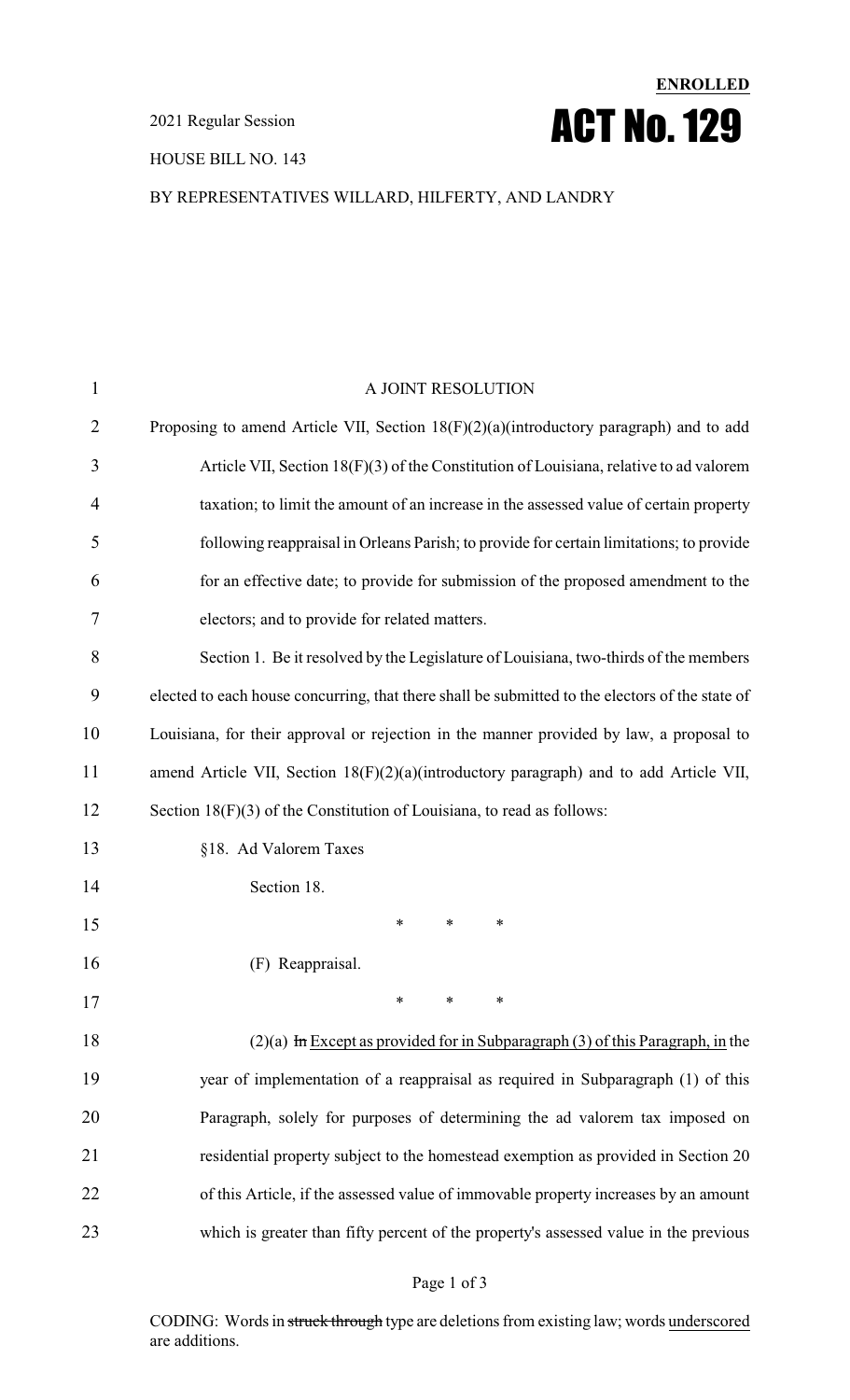| $\mathbf{1}$   | year, the collector shall phase-in the additional tax liability resulting from the        |
|----------------|-------------------------------------------------------------------------------------------|
| $\overline{2}$ | increase in the property's assessed value over a four-year period as follows:             |
| 3              | *<br>∗<br>∗                                                                               |
| $\overline{4}$ | $(3)(a)$ In the year of implementation of a reappraisal as required in                    |
| 5              | Subparagraph (1) of this Paragraph, solely for purposes of determining the ad             |
| 6              | valorem tax imposed on residential property subject to the homestead exemption as         |
| 7              | provided in Section 20 of this Article, the increase in the assessed value of residential |
| 8              | immovable property in Orleans Parish shall not exceed ten percent of the property's       |
| 9              | assessed value in the previous year, which shall be the adjusted assessed value. In       |
| 10             | each year thereafter, the adjusted assessed value shall increase by no more than ten      |
| 11             | percent of the previous year's adjusted assessed value. The adjusted assessed value       |
| 12             | shall never exceed the assessed value determined by the most recent reappraisal.          |
| 13             | (b) The assessed value as determined by the most recent reappraisal before                |
| 14             | the adjustment in assessed value shall be included as taxable property in excess of       |
| 15             | the homestead exemption for purposes of any subsequent reappraisal and valuation          |
| 16             | for millage adjustment purposes under Article VII, Section 23(B) of this constitution.    |
| 17             | The decrease in the total amount of ad valorem tax collected in Orleans Parish as a       |
| 18             | result of the adjusted assessed value shall be absorbed by the taxing authority and       |
| 19             | shall not create any additional tax liability for other taxpayers in the taxing district  |
| 20             | as a result of any subsequent reappraisal and valuation or millage adjustment except      |
| 21             | for the millage adjustment authorized by Article VII, Section 23(B) of this               |
| 22             | Constitution, which shall not be in excess of the prior year's maximum authorized         |

24 this Subparagraph shall neither trigger nor be cause for a reappraisal of property.

millage. Implementation of the adjustment to the assessed valuation authorized in

 (c) The provisions of this Subparagraph shall not apply to the transfer or conveyance of ownership of the property. Following a transfer or conveyance, the 27 ad valorem taxes on the property shall be based upon the fair market value as determined at the most recent reappraisal.

29 (d) The provisions of this Subparagraph shall not apply to the extent the increase was attributable to construction on or improvements to the property.

#### Page 2 of 3

CODING: Words in struck through type are deletions from existing law; words underscored are additions.